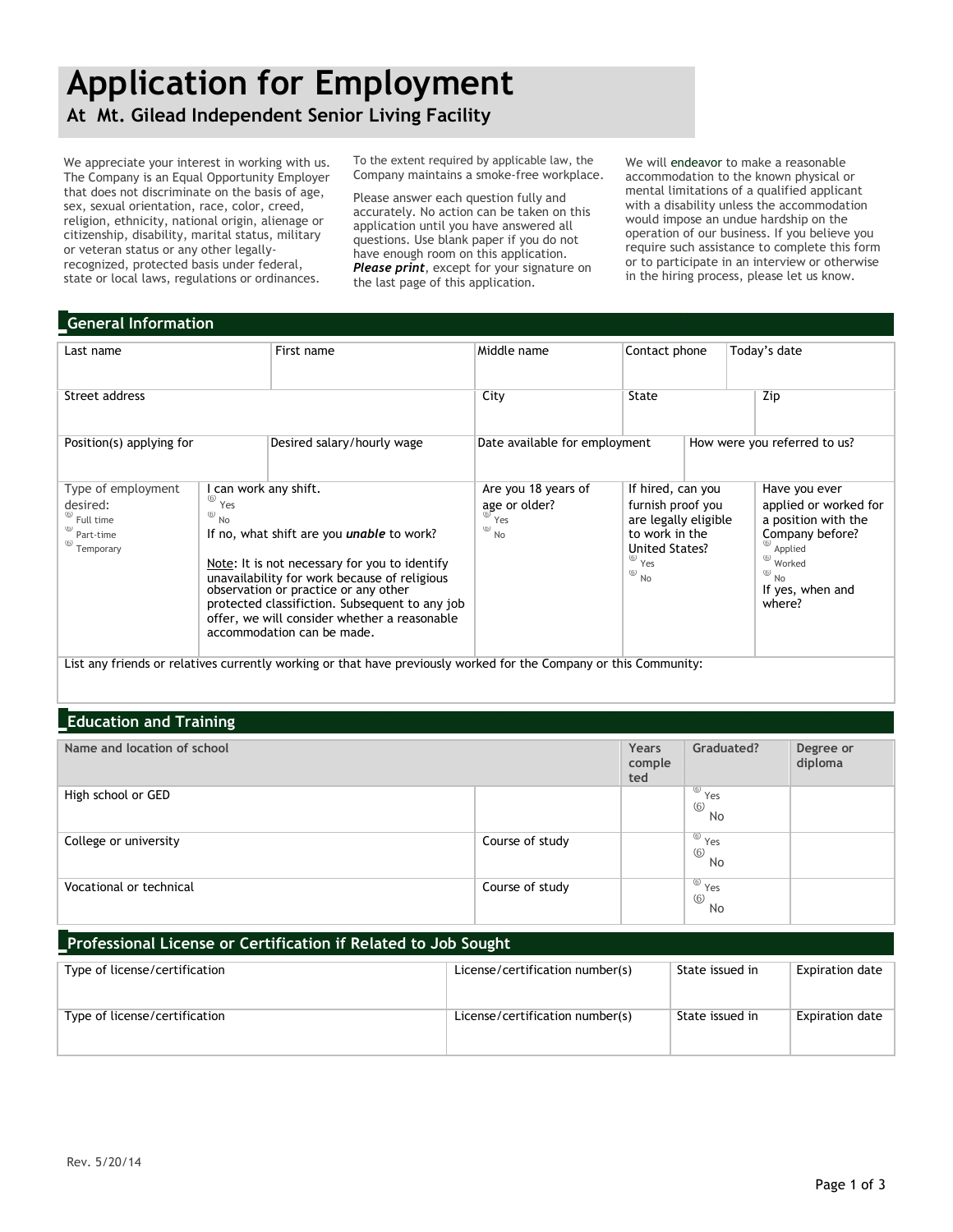|                          | Employment History (List last employer first, including U.S. Military service) |                   |                 |                                                              |                              |                    |  |
|--------------------------|--------------------------------------------------------------------------------|-------------------|-----------------|--------------------------------------------------------------|------------------------------|--------------------|--|
| #1<br>Name of employer   |                                                                                |                   |                 | Address (city/state/zip code)                                |                              |                    |  |
|                          |                                                                                |                   |                 |                                                              |                              |                    |  |
| Position/title           |                                                                                |                   | May we contact? |                                                              |                              |                    |  |
|                          |                                                                                |                   |                 | $\circledcirc$ No                                            |                              |                    |  |
|                          | Summary of work duties                                                         | Supervisor's name |                 | Employed from (mm/yy)                                        | <b>Starting salary</b><br>S  | Reason for leaving |  |
|                          |                                                                                |                   |                 | Employed to (mm/yy)                                          | Ending salary<br>S.          |                    |  |
| #2                       | Name of employer                                                               |                   |                 | Address (city/state/zip code)                                |                              |                    |  |
|                          |                                                                                |                   |                 |                                                              |                              |                    |  |
|                          | Position/title                                                                 |                   |                 | May we contact?<br>$\circledcirc$ No                         |                              |                    |  |
|                          | Summary of work duties                                                         | Supervisor's name |                 | Employed from (mm/yy)                                        | <b>Starting salary</b>       | Reason for leaving |  |
|                          |                                                                                |                   |                 | Employed to (mm/yy)                                          | Ending salary<br>Ŝ.          |                    |  |
| #3                       | Name of employer                                                               |                   |                 | Address (city/state/zip code)                                |                              |                    |  |
|                          |                                                                                |                   |                 |                                                              |                              |                    |  |
|                          | Position/title                                                                 |                   |                 | May we contact?                                              |                              |                    |  |
|                          |                                                                                |                   |                 | $\circledcirc$ No                                            |                              |                    |  |
|                          | Summary of work duties                                                         | Supervisor's name |                 | Employed from (mm/yy)                                        | <b>Starting salary</b><br>S. | Reason for leaving |  |
|                          |                                                                                |                   |                 | Employed to (mm/yy)                                          | Ending salary<br>S.          |                    |  |
| #4                       | Name of employer                                                               |                   |                 | Address (city/state/zip code)                                |                              |                    |  |
| Position/title           |                                                                                |                   |                 | May we contact?<br>$\circledcirc$ No                         |                              |                    |  |
|                          |                                                                                |                   |                 |                                                              |                              |                    |  |
|                          | Summary of work duties<br>Supervisor's name                                    |                   |                 | <b>Starting salary</b><br>Employed from (mm/yy)              |                              | Reason for leaving |  |
|                          |                                                                                |                   |                 | Employed to (mm/yy)                                          | Ś.<br>Ending salary<br>\$    |                    |  |
|                          | <b>References</b>                                                              |                   |                 |                                                              |                              |                    |  |
|                          | Are you presently employed?                                                    |                   |                 | Have you ever been terminated or asked to resign from a job? |                              |                    |  |
| No<br>$\circledcirc$     |                                                                                |                   |                 | $\overset{\text{\tiny{(6)}}}{\circ}$ No<br>$\circledcirc$    |                              |                    |  |
|                          | Yes. Who should we contact?                                                    |                   |                 | Yes. Please explain:                                         |                              |                    |  |
|                          |                                                                                |                   |                 |                                                              |                              |                    |  |
|                          | <b>Work-related References</b>                                                 |                   |                 |                                                              |                              |                    |  |
| Name of company<br>Title |                                                                                |                   |                 |                                                              | <b>Business telephone</b>    |                    |  |
| Name of company          |                                                                                |                   | <b>Title</b>    |                                                              | <b>Business telephone</b>    |                    |  |
| Name of company          |                                                                                |                   | Title           |                                                              | <b>Business telephone</b>    |                    |  |